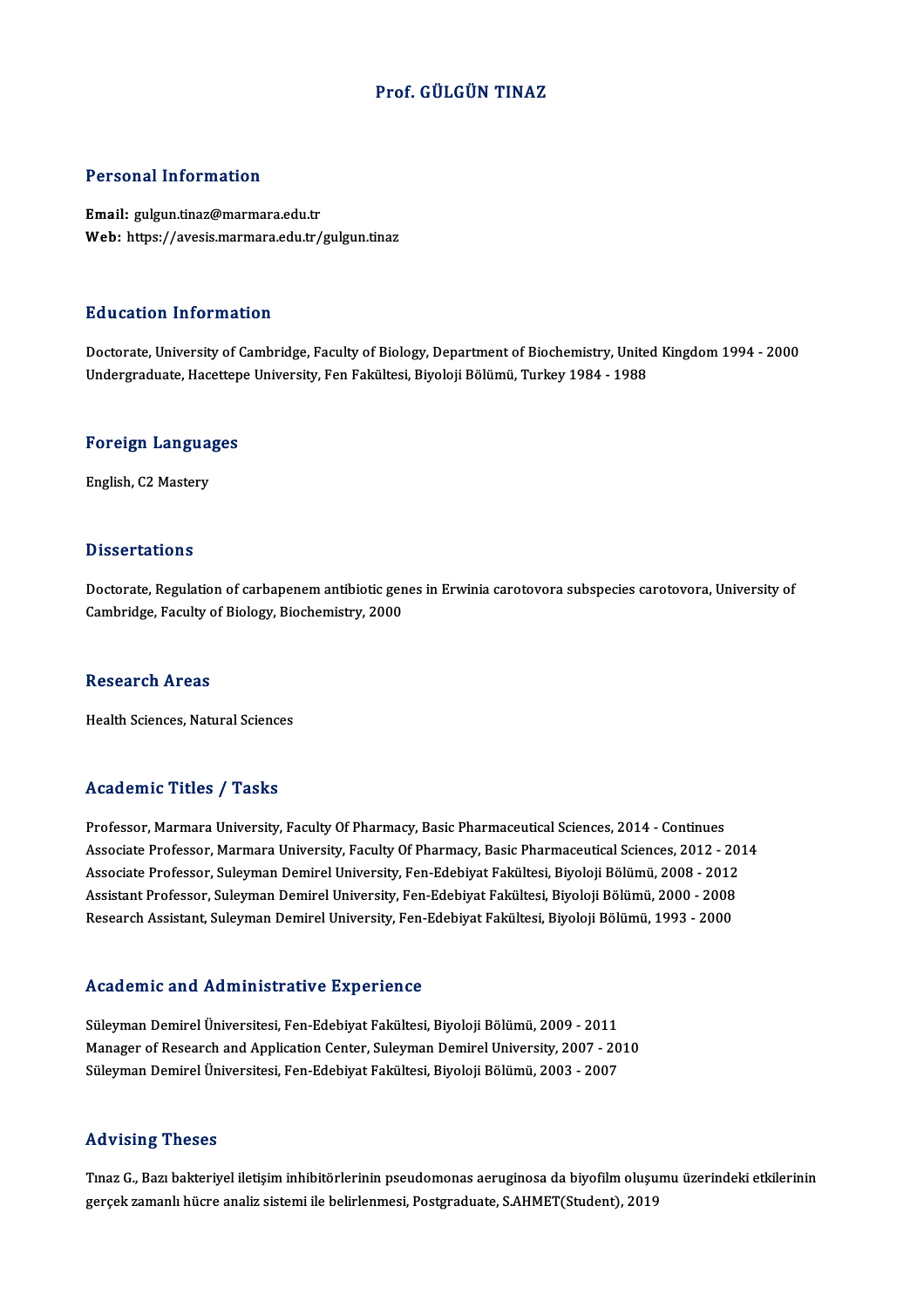Tınaz G., Bakteriyel iletişim inhibitörü olarak tasarlanan açil homoserin lakton analoglarının pseudomonas aeruginosa<br>susunda virülens faktörlerinin ünstilmesine etkilerinin anastrulması. Pestsuadusta B.AČBAI (Student), 20 Tınaz G., Bakteriyel iletişim inhibitörü olarak tasarlanan açil homoserin lakton analoglarının pseudomonas ae<br>suşunda virülans faktörlerinin üretilmesine etkilerinin araştırılması, Postgraduate, R.AĞBAL(Student), 2016<br>TINA Tınaz G., Bakteriyel iletişim inhibitörü olarak tasarlanan açil homoserin lakton analoglarının pseudomonas aeruginosa<br>suşunda virülans faktörlerinin üretilmesine etkilerinin araştırılması, Postgraduate, R.AĞBAL(Student), 2 suşunda virülans faktörlerinin üretilme<br>TINAZ G., Tanımlanmış Lactobacillus pl<br>Doctorate, H.SAĞLAM(Student), 2013<br>TINAZ G. Germevi almlama sistemi inhil TINAZ G., Tanımlanmış Lactobacillus plantarum suşlarının plazmit profilleri ve bunların bazı özelliklerinin belirlenme<br>Doctorate, H.SAĞLAM(Student), 2013<br>TINAZ G., Çevreyi algılama sistemi inhibitörü olarak tasarlanan de n

Doctorate, H.SAĞLAM(Student), 2013<br>TINAZ G., Çevreyi algılama sistemi inhibitörü olarak tasarlanan de novo moleküllerin Ps<br>biyofilm üretimi üzerine etkisinin araştırılması, Postgraduate, C.BURAK(Student), 2013<br>TINAZ G., Kl TINAZ G., Çevreyi algılama sistemi inhibitörü olarak tasarlanan de novo moleküllerin Pseudomonas Aerugınosa nı<br>biyofilm üretimi üzerine etkisinin araştırılması, Postgraduate, C.BURAK(Student), 2013<br>TINAZ G., Klinik Pseudom

biyofilm üretimi üzerine etkisinin araştırılması, Postgraduate,<br>TINAZ G., Klinik Pseudomonas aeruginosa suşlarının çevreyi<br>etkisinin araştırılması, Doctorate, D.HANÇER(Student), 2012<br>TINAZ G. Yoğun bakım ünitelerinden izel TINAZ G., Klinik Pseudomonas aeruginosa suşlarının çevreyi algılama sistemine tıbbi ve aromatik bitki özütlerini<br>etkisinin araştırılması, Doctorate, D.HANÇER(Student), 2012<br>TINAZ G., Yoğun bakım ünitelerinden izole edilen

etkisinin araştırılması, Doctorate, D.HANÇER(Student), 2012<br>TINAZ G., Yoğun bakım ünitelerinden izole edilen pseudomona<br>üretiminin araştırılması, Doctorate, S.ULUSOY(Student), 2007<br>TINAZ G. Metisiline direngli Stanbylososc TINAZ G., Yoğun bakım ünitelerinden izole edilen pseudomonas aeruginosa suşlarında N-açil homoserin lakton<br>üretiminin araştırılması, Doctorate, S.ULUSOY(Student), 2007<br>TINAZ G., Metisiline dirençli Staphylococcus aureus (M

üretiminin araştırılması, Doctorate, S.U<br>TINAZ G., Metisiline dirençli Staphyloco<br>Postgraduate, E.TÜRE(Student), 2007<br>TINAZ G. Staphylococque aurous suela TINAZ G., Metisiline dirençli Staphylococcus aureus (MRSA)suşlarında fem,femB ve femX genlerinin saptanması,<br>Postgraduate, E.TÜRE(Student), 2007<br>TINAZ G., Staphylococcus aureus suşlarında metisilin direncinden sorumlu mecA

Postgraduate, E.TÜRE(Student), 2007<br>TINAZ G., Staphylococcus aureus sușlarında metisilin direncinden sorumlu mecA, mecR1 ve mecI<br>(polimeraz zincir reaksiyonu) metodu ile saptanması, Postgraduate, Ş.ŞALVARCI(Student), 2006<br> TINAZ G., Staphylococcus aureus suşlarında metisilin direncinden sorumlu mecA, mecR1 ve mecI genlerinin pzr<br>(polimeraz zincir reaksiyonu) metodu ile saptanması, Postgraduate, Ş.ŞALVARCI(Student), 2006<br>TINAZ G., Çeşitli fiz

(polimeraz zincir reaksiyonu) metodu ile saptanması, Postgraduate, Ş.ŞALVARCI(Student)<br>TINAZ G., Çeşitli fiziksel ve çevresel faktörlerin Erwinia carotovora subsp. carotovorada p<br>ekzoenzimlerinin sentezine etkilerinin ince TINAZ G., Çeşitli fiziksel ve çevresel faktörlerin Erwinia carotovora subsp. carotovorada pektat liyaz, selülaz ve pre<br>ekzoenzimlerinin sentezine etkilerinin incelenmesi, Postgraduate, S.ÖĞÜT(Student), 2005<br>TINAZ G., Çesit

ekzoenzimlerinin sentezine etkilerinin incelenmesi, Postgraduate, S.ÖĞÜT(Student), 2005<br>TINAZ G., Çesitli fiziksel ve çevresel faktörlerin erwinia carotovora subsp carotovora' da karbapenem antibiyotiği<br>sentezine etkilerin TINAZ G., Çesitli fiziksel ve çevresel faktörlerin erwinia carotovora subsp carotovora' da karbapenem antibiyotiği<br>sentezine etkilerinin incelenmesi, Postgraduate, D.ÇAVUŞOĞLU(Student), 2004<br>TINAZ G., Metisiline dirençli S

sentezine etkilerinin incelenmesi, Postgraduate, D.ÇAVU!<br>TINAZ G., Metisiline dirençli Staphylococcus aureus suşla<br>ile saptanması, Postgraduate, S.ULUSOY(Student), 2003

# ile saptanması, Postgraduate, S.ULUSOY(Student), 2003<br>Articles Published in Journals That Entered SCI, SSCI and AHCI Indexes

rticles Published in Journals That Entered SCI, SSCI and AHCI Indexes<br>I. Zeolite 4A as a jammer of bacterial communication in Chromobacterium violaceum and<br>Resudemence convainese Pseudomonas aeruginosa<br>Pseudomonas aeruginosa<br>Pseudomonas aeruginosa Zeolite 4A as a jammer of bacterial communication in Chi<br>Pseudomonas aeruginosa<br>ULUSOY S., B Akalin R., cevikbas H., Berisha A., ORAL A., TINAZ G.<br>EUTURE MICRORIOLOCY, 2022 (Jaurral Indoved in SCD

Pseudomonas aeruginosa<br>ULUSOY S., B Akalin R., cevikbas H., Berisha A., ORAL A., TINAZ G.<br>FUTURE MICROBIOLOGY, 2022 (Journal Indexed in SCI)

ULUSOY S., B Akalin R., cevikbas H., Berisha A., ORAL A., TINAZ G.<br>FUTURE MICROBIOLOGY, 2022 (Journal Indexed in SCI)<br>II. Catalytic Au/PEDOT/Pt micromotors for cancer biomarker detection and potential breast cancer<br>treatme FUTURE MI<br>Catalytic A<br>treatment<br><sup>Vurdobel: K</sup> Catalytic Au/PEDOT/Pt micromotors for cancer biomarker detection and potential breast cancer<br>treatment<br>Yurdabak Karaca G., KURALAY F., BİNGÖL ÖZAKPINAR Ö., Uygun E., Koc U., ULUSOY S., Bosgelmez Tinaz G., Oksuz<br>L. Hygun Ol

t<mark>reatment</mark><br>Yurdabak Karaca (<br>L., Uygun Oksuz A.<br>APPLIED NANOSCI Yurdabak Karaca G., KURALAY F., BİNGÖL ÖZAKPINAR (<br>L., Uygun Oksuz A.<br>APPLIED NANOSCIENCE, 2021 (Journal Indexed in SCI)<br>Synthesis, Structure Elusidation and Biologisel Ac

L., Uygun Oksuz A.<br>APPLIED NANOSCIENCE, 2021 (Journal Indexed in SCI)<br>III. Synthesis, Structure Elucidation and Biological Activities of Some Novel 4(3H)-Quinazolinones as<br>Anti Biofilm Agonta APPLIED NANOSCIEN<br>Synthesis, Structure<br>Anti-Biofilm Agents<br>Türk S. Karalna S. Ess Synthesis, Structure Elucidation and Biological Ac<br>Anti-Biofilm Agents<br>Türk S., Karakuş S., Ece A., Ulusoy S., Bosgelmez-Tinaz G.<br>LETTERS IN DRUC DESICN & DISCOVERY vol 16 np 313 Anti-Biofilm Agents<br>Türk S., Karakuş S., Ece A., Ulusoy S., Bosgelmez-Tinaz G.<br>LETTERS IN DRUG DESIGN & DISCOVERY, vol.16, pp.313-321, 2019 (Journal Indexed in SCI)

- IV. Quorum-sensing inhibitor potential of trans-anethole aganist Pseudomonas aeruginosa AYDEMİRD.,CifciG.,AviyenteV.,Bosgelmez-TinazG. Quorum-sensing inhibitor potential of trans-anethole aganist Pseudomonas aerugino:<br>AYDEMİR D., Cifci G., Aviyente V., Bosgelmez-Tinaz G.<br>JOURNAL OF APPLIED MICROBIOLOGY, vol.125, no.3, pp.731-739, 2018 (Journal Indexed in
- AYDEMIR D., Cifci G., Aviyente V., Bosgelmez-Tinaz G.<br>JOURNAL OF APPLIED MICROBIOLOGY, vol.125, no.3, pp.731-739, 2018 (Journal Indexed in SCI)<br>V. ANTI-QUORUM SENSING ACTIVITY OF 1, 3-DIHYDRO-2H-BENZIMIDAZOL-2-ONE DERIVATI JOURNAL OF APPLIED MICROBIOLOGY, vol.125, no.3, pp.731-739, 2<br>ANTI-QUORUM SENSING ACTIVITY OF 1, 3-DIHYDRO-2H-BE.<br>ÖNEM E., Dundar Y., ULUSOY S., Noyanalpan N., Bosgelmez-Tinaz G.<br>ERESENIUS ENVIRONMENTAL PULLETIN .vol.27, p V. ANTI-QUORUM SENSING ACTIVITY OF 1, 3-DIHYDRO-2H-BENZIMIDAZOL-2-ONE DERIVATIVES<br>ÖNEM E., Dundar Y., ULUSOY S., Noyanalpan N., Bosgelmez-Tinaz G.<br>FRESENIUS ENVIRONMENTAL BULLETIN, vol.27, pp.9906-9912, 2018 (Journal Index

- VI. Quorum Sensing Inhibitor Activities of Celecoxib Derivatives in Pseudomonas aeruginosa FRESENIUS ENVIRONMENTAL BULLETIN, vol.27, pp.9906-9912, 2018 (Journal Indexed in SCI)<br>Quorum Sensing Inhibitor Activities of Celecoxib Derivatives in Pseudomonas aeruginos<br>ULUSOY S., ŞENKARDEŞ S., Coskun I., Bosgelmez-Tina Quorum Sensing Inhibitor Activities of Celecoxib Derivatives in Pseudomonas aerugino<br>ULUSOY S., ŞENKARDEŞ S., Coskun I., Bosgelmez-Tinaz G., Soulere L., Queneau Y., KÜÇÜKGÜZEL Ş. (<br>LETTERS IN DRUG DESIGN & DISCOVERY, vol.1 ULUSOY S., ŞENKARDEŞ S., Coskun I., Bosgelmez-Tinaz G., Soulere L., Queneau Y., KÜÇÜKGÜZEL Ş. G.<br>LETTERS IN DRUG DESIGN & DISCOVERY, vol.14, no.5, pp.613-618, 2017 (Journal Indexed in SCI)<br>VII. Phenolic compounds affect pr
- LETTERS IN DRUG DESIGN &<br>Phenolic compounds affec<br>Pseudomonas aeruginosa<br>Havrly A. Yaggi A. HI HSOY S Pseudomonas aeruginosa<br>Ugurlu A., Yagci A., ULUSOY S., Aksu B., Bosgelmez-Tinaz G.

ASIAN PACIFIC JOURNAL OF TROPICAL BIOMEDICINE, vol.6, no.8, pp.698-701, 2016 (Journal Indexed in SCI)

VIII. Synthesis and Biological Activities of Some 1,3-Benzoxazol-2(3H)-One Derivatives as Anti-Quorum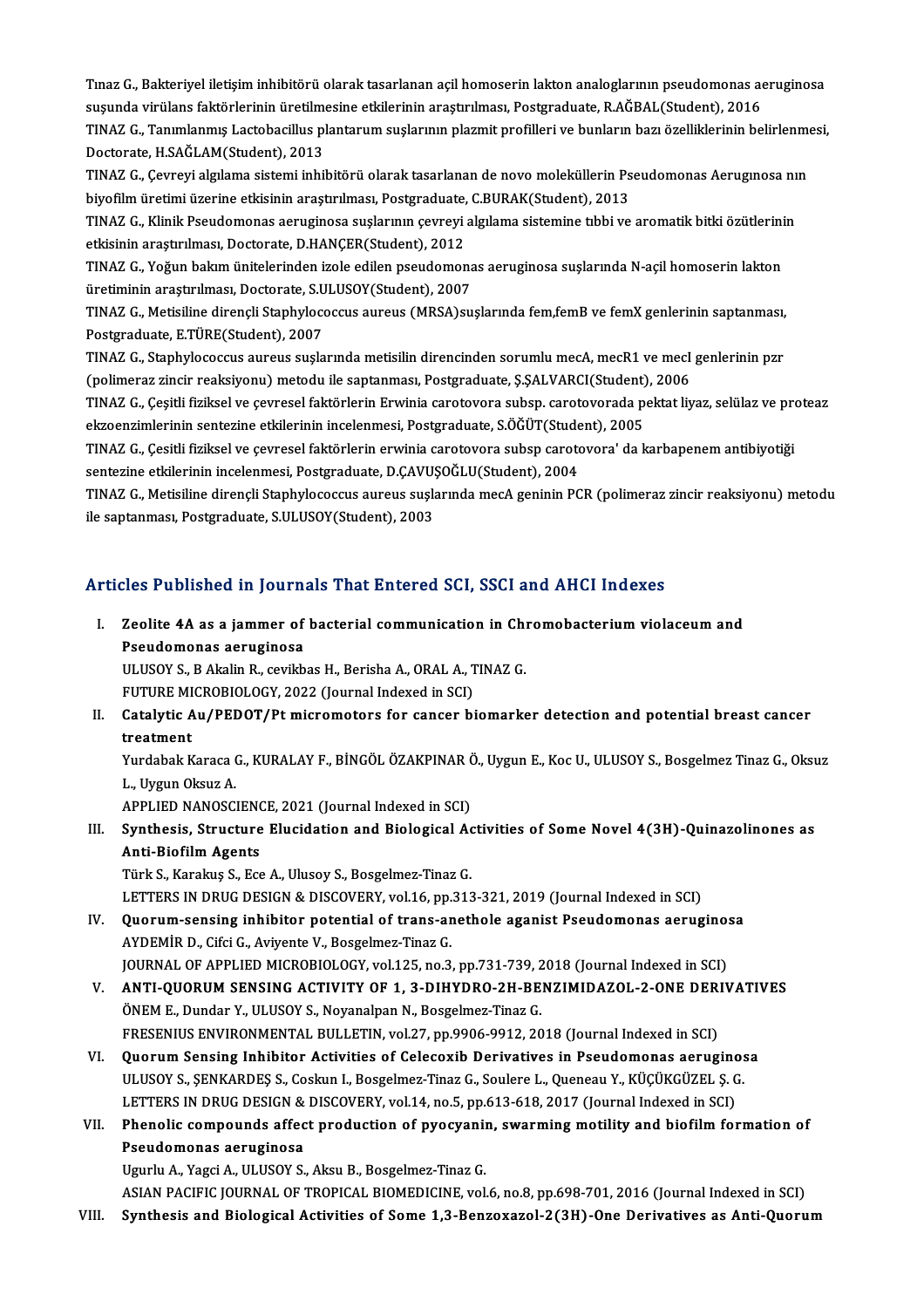### Sensing Agents

|        | <b>Sensing Agents</b>                                                                                                     |
|--------|---------------------------------------------------------------------------------------------------------------------------|
|        | Miandji A. M., Ulusoy S., Dundar Y., Ozgen S., Onurdag F. K., Bosgelmez-Tinaz G., Noyanalpan N.                           |
|        | ARZNEIMITTELFORSCHUNG-DRUG RESEARCH, vol.62, no.7, pp.330-334, 2012 (Journal Indexed in SCI)                              |
| IX.    | Quorum sensing and virulence of Pseudomonas aeruginosa during urinary tract infections                                    |
|        | Senturk S., ULUSOY S., Bosgelmez-Tinaz G., Yagci A.                                                                       |
|        | JOURNAL OF INFECTION IN DEVELOPING COUNTRIES, vol.6, no.6, pp.501-507, 2012 (Journal Indexed in SCI)                      |
| Х.     | Tocopherol, Carotene, Phenolic Contents and Antibacterial Properties of Rose Essential Oil, Hydrosol                      |
|        | and Absolute                                                                                                              |
|        | ULUSOY S., Bosgelmez-Tinaz G., Secilmis-Canbay H.                                                                         |
|        | CURRENT MICROBIOLOGY, vol.59, no.5, pp.554-558, 2009 (Journal Indexed in SCI)                                             |
| XI.    | Evaluation of methicillin resistance by cefoxitin disk diffusion and PBP2a latex agglutination test in                    |
|        | mecA-positive Staphylococcus aureus, and comparison of mecA with femA, femB, femX positivities                            |
|        | AKÇAM F. Z., Tinaz G., KAYA O., Tigli A., Ture E., Hosoglu S.                                                             |
|        | MICROBIOLOGICAL RESEARCH, vol.164, no.4, pp.400-403, 2009 (Journal Indexed in SCI)                                        |
| XII.   | grlA and gyrA mutations and antimicrobial susceptibility in clinical isolates of ciprofloxacin-                           |
|        | methicillin-resistant Staphylococcus aureus                                                                               |
|        | Coskun-Ari F. F., Bosgelmez-Tinaz G.                                                                                      |
|        | EUROPEAN JOURNAL OF MEDICAL RESEARCH, vol.13, no.8, pp.366-370, 2008 (Journal Indexed in SCI)                             |
| XIII.  | Characterization of N-butanoyl-L-homoserine lactone (C4-HSL) deficient clinical isolates of                               |
|        | Pseudomonas aeruginosa                                                                                                    |
|        | Bosgelmez-Tinaz G., ULUSOY S.                                                                                             |
|        | MICROBIAL PATHOGENESIS, vol.44, no.1, pp.13-19, 2008 (Journal Indexed in SCI)                                             |
| XIV.   | Inhibition of quorum sensing-regulated behaviors by Scorzonera sandrasica                                                 |
|        | Bosgelmez-Tinaz G., Ulusoy S., Ugur A., Ceylan O.                                                                         |
|        | CURRENT MICROBIOLOGY, vol.55, no.2, pp.114-118, 2007 (Journal Indexed in SCI)                                             |
| XV.    | Evaluation of different methods to detect oxacillin resistance in Staphylococcus aureus and their                         |
|        | clinical laboratory utility                                                                                               |
|        | Bosgelmez-Tinaz G., Ulusoy S., Aridogan B., Coskun-Ari F.                                                                 |
|        | EUROPEAN JOURNAL OF CLINICAL MICROBIOLOGY & INFECTIOUS DISEASES, vol.25, no.6, pp.410-412, 2006                           |
|        | (Journal Indexed in SCI)                                                                                                  |
| XVI.   | Carbapenem antibiotic biosynthesis in Erwinia carotovora is regulated by physiological and genetic                        |
|        | factors modulating the quorum sensing-dependent control pathway                                                           |
|        | McGowan S., Barnard A., Bosgelmez G., Sebaihia M., Simpson N., Thomson N., Todd D., Welch M., Whitehead N.,<br>Salmond G. |
|        | MOLECULAR MICROBIOLOGY, vol.55, no.2, pp.526-545, 2005 (Journal Indexed in SCI)                                           |
|        | N-butanoyl-L-homoserine lactone (BHL) deficient Pseudomonas aeruginosa isolates from an                                   |
| XVII.  | intensive care unit                                                                                                       |
|        | Bosgelmez-Tinaz G., Ulusoy S., Aridogan B., Eroglu F., Kaya S.                                                            |
|        | MICROBIOLOGICAL RESEARCH, vol.160, no.4, pp.399-403, 2005 (Journal Indexed in SCI)                                        |
| XVIII. | Ectasia and severe atherosclerosis - Relationships with Chlamydia pneumoniae, Helicobacter pylori,                        |
|        | and inflammatory markers                                                                                                  |
|        | Adiloglu A., Can R., Nazli C., Ocal A., Ergene O., Tinaz G., Kisioglu N.                                                  |
|        | TEXAS HEART INSTITUTE JOURNAL, vol.32, no.1, pp.21-27, 2005 (Journal Indexed in SCI)                                      |
| XIX.   | Quorum Sensing in Gram-Negative Bacteria                                                                                  |
|        | Tinaz G                                                                                                                   |
|        | Turkish Journal Of Biology, vol.27, no.2, pp.85-93, 2003 (Journal Indexed in SCI Expanded)                                |
|        |                                                                                                                           |

## Articles Published in Other Journals

I. Antibacterial and Anticancer Activities of Violacein Extracted Through Ultrasound-Assisted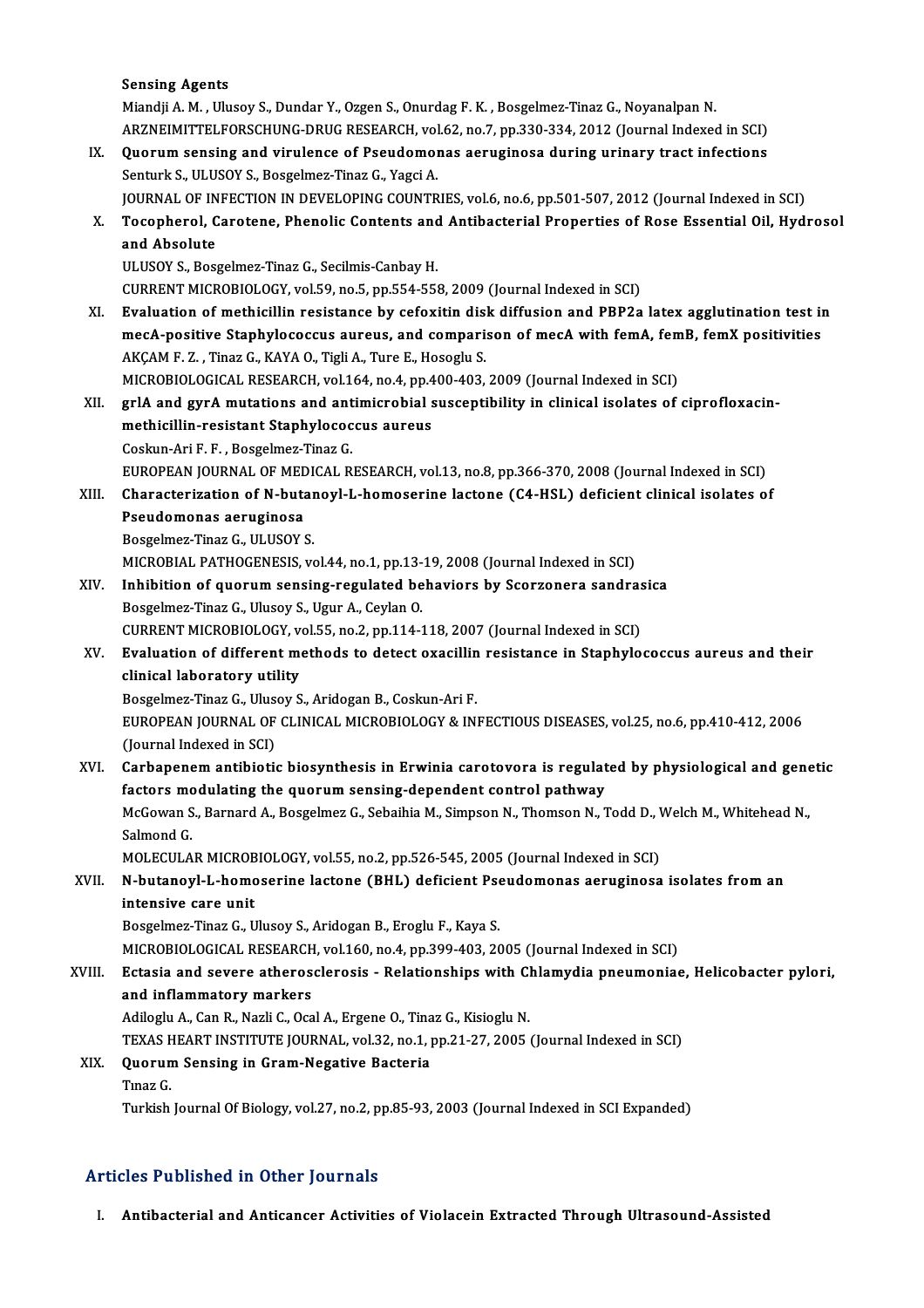**Extraction Method** 

PERİZ Ç.D., ULUSOY S., TINAZ G., ŞEKERLER T.

Akademik Gıda, vol.18, no.3, pp.241-246, 2020 (Refereed Journals of Other Institutions)

- II. Synthesis, characterization and biological activity studies on amide derivatives TÜRK S., TURAN K., ULUSOY S., KARAKUŞ S., Bosgelmez-Tinaz G. ISTANBUL JOURNALOF PHARMACY,vol.48,no.3,pp.76-81,2018 (Journal Indexed inESCI) TÜRK S., TURAN K., ULUSOY S., KARAKUŞ S., Bosgelmez-Tinaz G.<br>ISTANBUL JOURNAL OF PHARMACY, vol.48, no.3, pp.76-81, 2018 (Journal Indexed in ESCI)<br>III. Antipatojenik ilaçlar: Bakteriyel enfeksiyonların kontrolü ve tedav
- ISTANBUL J<mark>(</mark><br>Antipatojer<br>moleküller<br><sup>TINA7</sup> C Antipato<br>moleküll<br>TINAZ G.<br>ECZACLE moleküller<br>TINAZ G.<br>ECZACI FARMAKOPE, 2017 (National Non-Refereed Journal)<br>Vibrio anguillarum Suslarunda Couroyi Algulama Sistem
	-

TINAZ G.<br>ECZACI FARMAKOPE, 2017 (National Non-Refereed Journal)<br>IV. Vibrio anguillarum Suşlarında Çevreyi Algılama Sistemi ve Virülens Faktörlerinin İncelenmesi<br>NURCAN N. KURİLAY A. TINAZ G. ECZACI FARMAKOPE, 2017 (Natio<br>Vibrio anguillarum Suşlarında<br>NURCAN N., KUBİLAY A., TINAZ G.<br>FĞİRDİR SU ÜRÜNI ERİ FAKÜLTES Vibrio anguillarum Suşlarında Çevreyi Algılama Sistemi ve Virülens Faktörlerinin İncelenme<br>NURCAN N., KUBİLAY A., TINAZ G.<br>EĞİRDİR SU ÜRÜNLERİ FAKÜLTESİ DERGİSİ, vol.12, pp.49-57, 2016 (Other Refereed National Journals)<br>Di

NURCAN N., KUBİLAY A., TINAZ G.<br>EĞİRDİR SU ÜRÜNLERİ FAKÜLTESİ DERGİSİ, vol.12, pp.49-57, 2016 (Other Refereed National Journals)<br>V. Disruption of Bacterial cell-to-cell Communication (Quorum Sensing): A Promising Novel EĞİRDİR SU ÜRÜNLERİ FAKÜLTESİ DERG<br>Disruption of Bacterial cell-to-cell Co<br>Combat Bacteria-Mediated Diseases.<br>Tines C Di<mark>srupt</mark><br>Combat<br>Tınaz G.<br>Journal Combat Bacteria-Mediated Diseases.<br>Tinaz G.<br>Journal of Marmara University Institute of Health Sciences, vol.3, no.3, pp.159-163, 2013 (Journal Indexed in ESCI)

VI. Çeşitli klinik örneklerden izole edilen Pseudomonas aeruginosa suşlarında homoserin lakton üretimi Journal of Marmara University Institute of Health<br>Çeşitli klinik örneklerden izole edilen Pseud<br>ve antibiyotik duyarlılıklarının araştırılması<br>III USOV S. TINAZ C Çeşitli klinik örnel<br>ve antibiyotik duy<br>ULUSOY S., TINAZ G.<br>Canlava Üniversites ULUSOY S., TINAZ G.

Çankaya Üniversitesi Journal of Arts and Sciences, vol.10, no.1, pp.145-151, 2008 (Other Refereed National Journals) Cankaya Üniversitesi Journal of Arts and Sciences, vol.10, no.1, pp.145-151, 2008 (Other Refereed Na<br>Journals)<br>VII. Klinik örneklerden izole edilen Staphylococcus aureus suşlarının metisiline ve diğer bazı<br>antibiyetiklere

Journals)<br>Klinik örneklerden izole edil<br>antibiyotiklere duyarlılıkları<br>COSKUN APLE E. TANER A. TIA Klinik örneklerden izole edilen Staphylococ<br>antibiyotiklere duyarlılıkları<br>COŞKUN ARI F. F. , TANER A., TINAZ G., TANER M.<br>Süleyman Demirel Üniversitesi, Fen Bilimleri Ensti

COSKUN ARI F. F., TANER A., TINAZ G., TANER M.

antibiyotiklere duyarlılıkları<br>COŞKUN ARI F. F. , TANER A., TINAZ G., TANER M.<br>Süleyman Demirel Üniversitesi, Fen Bilimleri Enstitüsü Dergisi, vol.9, no.2, pp.24-27, 2005 (Other Refereed<br>National Journals)

## Books&Book Chapters

ooks & Book Chapters<br>I. Monera Alemi (Prokaryotlar)<br>TIMAZ C Monera<br>Monera<br>TINAZ G.

Monera Alemi (Prokaryotlar)<br>TINAZ G.<br>in: Schaum s outlines Biology, Mehmet Karataş, Gökhan Sadi, Editor, Nobel, Ankara, pp.379-384, 2015<br>SINIRLLEİTORATOJEN BAKTERİLER

## TINAZ G.<br>in: Schaum s outlines Biology, Mehmet Ka<br>II. SINIRLI FİTOPATOJEN BAKTERİLER<br>Turaz C in: Scha<mark>l</mark><br>SINIRL<br>Tınaz G.<br>in: P<sup>irry</sup>

SINIRLI FİTOPATOJEN BAKTERİLER<br>Tınaz G.<br>in: BİTKİ BAKTERİ HASTALIKLARI, Hikmet Saygılı,Fikrettin Şahin,Yeşim Aysan, Editor, Meta Basım Yayım, İzmir,<br>nn 199,204, 2008 Tmaz G.<br>in: BİTKİ BAKTERİ<br>pp.199-204, 2008<br>CENETIK BILCIN in: BİTKİ BAKTERİ HASTALIKLARI, Hikmet Saygılı,Fikrettin Şahir<br>pp.199-204, 2008<br>III. GENETIK BILGININ IFADE EDILMESI: TRANSKRIPSIYON.<br>Tinaz C pp 199-2<br>GENETI<br>Tinaz G.<br>in: MOU

GENETIK BILGININ IFADE EDILMESI: TRANSKRIPSIYON.<br>Tınaz G.<br>in: MOLEKÜLER BIYOLOJI , Ahmet Yıldırım,Fevzi Bardakçı,Mehmet Karataş,Bahattin Tanyolaç, Editor, Nobel Yayın<br>Dağıtım, Ankara, np.197,217,2007 Tınaz G.<br>in: MOLEKÜLER BIYOLOJI , Ahmet Y<br>Dağıtım, Ankara, pp.197-217, 2007

# Dağıtım, Ankara, pp.197-217, 2007<br>Refereed Congress / Symposium Publications in Proceedings

efereed Congress / Symposium Publications in Proceedings<br>I. The Investigation of Antibacterial and Antiviral Activity of Quorum Sensing System Inhibitors Against<br>Resudemence coursiness" Press dongt cool y of mpoor<br>The Investigation of Antibact<br>Pseudomonas aeruginosa" , .<br>Vave E. BAYAMAN E. TINAZ C. The Investigation of Antiba<br>Pseudomonas aeruginosa" ,<br>Kaya E., RAYAMAN E., TINAZ G.<br>Uluelararas: Caybar Nasiba Saž Pseudomonas aeruginosa", .<br>Kaya E., RAYAMAN E., TINAZ G.<br>Uluslararası Gevher Nesibe Sağlık Bilimleri Kongresi, 23 - 24 November 2019

II. Synthesis, characterization and anti-biofilm activity studies onnovel urea/thiourea derivatives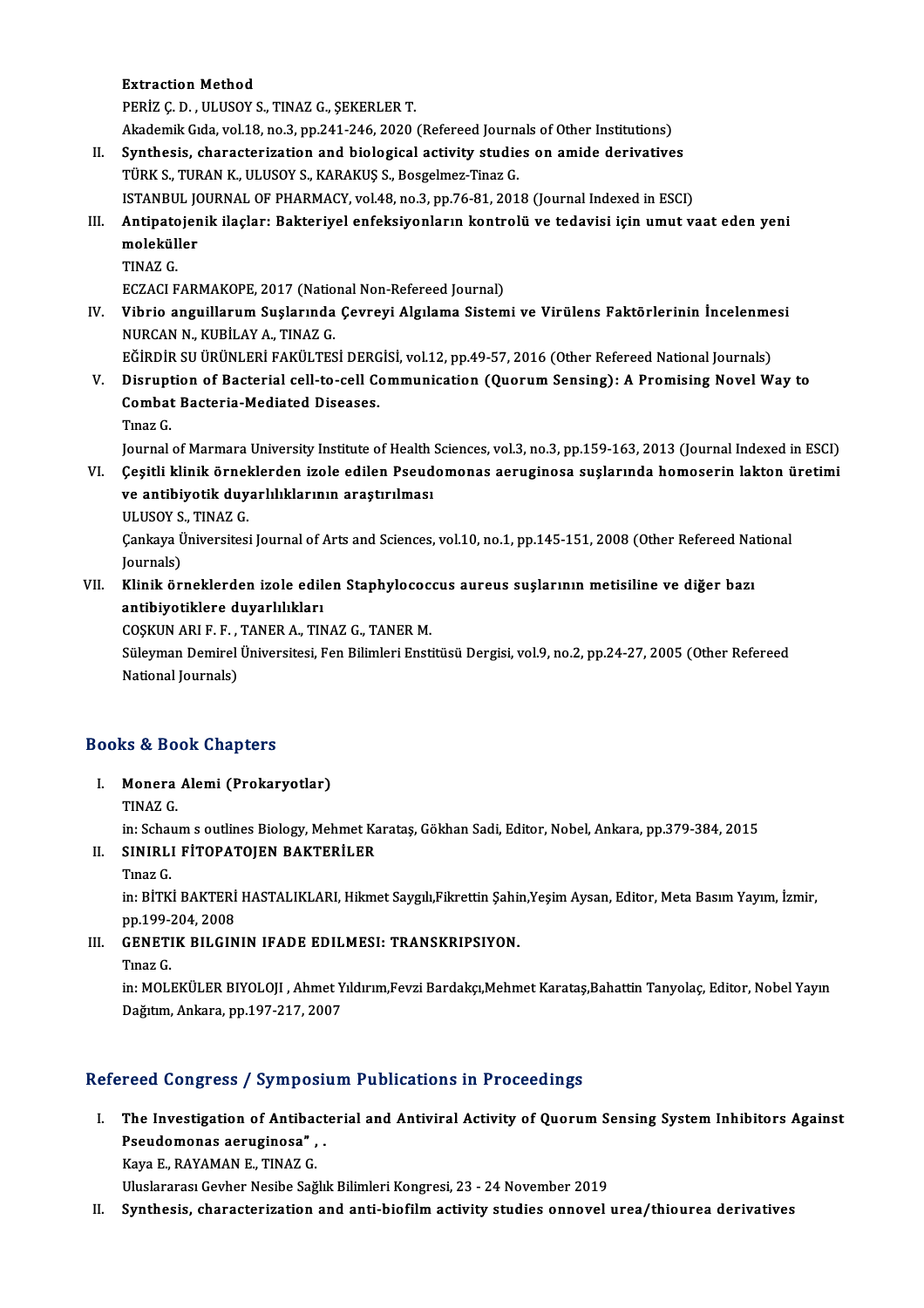TÜRKS.,TOKF.,ULUSOYS.,KARAKUŞ S.,KAYMAKÇIOĞLUB.,TINAZG.

TÜRK S., TOK F., ULUSOY S., KARAKUŞ S., KAYMAKÇIOĞLU B., TINAZ G.<br>12th International Symposium on Pharmaceutical Sciences-ISOPS 2018, 26 - 29 June 2018<br>synthosis, sharastorization And Anti-BioJilm Astivity studies an Novel

- TÜRK S., TOK F., ULUSOY S., KARAKUŞ S., KAYMAKÇIOĞLU B., TINAZ G.<br>12th International Symposium on Pharmaceutical Sciences-ISOPS 2018, 26 29 June 2018<br>III. synthesis, characterization And Anti-BioJilm Activity studies on 12th International Symposium on Pharma<br>synthesis, characterization And Anti-I<br>TÜRK S., KARAKUŞ S., ULUSOY S., TINAZ G. synthesis, characterization And Anti-BioJilm Activity<br>TÜRK S., KARAKUŞ S., ULUSOY S., TINAZ G.<br>V. Multidisciplinary Congress of Eurasia, 24 - 26 July 2018<br>Pakteriyal iletisimin inhibisyonu. Bakteriyal onfaksi TÜRK S., KARAKUŞ S., ULUSOY S., TINAZ G.<br>V. Multidisciplinary Congress of Eurasia, 24 - 26 July 2018<br>IV. Bakteriyel iletişimin inhibisyonu: Bakteriyel enfeksiyonların tedavisi için yeni bir yaklaşım<br>TINAZ C
- V. Multidisciplinary Congress of Eurasia, 24 26 July 2018<br>Bakteriyel iletişimin inhibisyonu: Bakteriyel enfeksi<br>TINAZ G.<br>Alfakon 2018, Turkey, 4 06 May 2018 Bakteriyel iletişimin inhibisyonu: B<br>TINAZ G.<br>Alfakon 2018, Turkey, 4 - 06 May 2018<br>Synthesis, Strugture Elugidation an

TINAZ G.<br>Alfakon 2018, Turkey, 4 - 06 May 2018<br>V. Synthesis, Structure Elucidation and Biological Activities of Some Novel 4(3H)-Quinazolinones as<br>Anti Biofilm Agents Alfakon 2018, Turkey,<br>Synthesis, Structure<br>Anti-Biofilm Agents<br>KARAKUS S. TÜDK S. I Synthesis, Structure Elucidation and l<br>Anti-Biofilm Agents<br>KARAKUŞ S., TÜRK S., ULUSOY S., TINAZ G.<br>2 rd International Multidissiplinery Symne

KARAKUŞ S., TÜRK S., ULUSOY S., TINAZ G.

4 Anti-Biofilm Agents<br>193 rd International Multidisciplinary Symposium on Drug Research and Development - DRD 2017, 5 - 07 October<br>2017<br>2017 3 rd International Multidisciplinary Symposium on Drug Research and Development - DRD 2017, 5 - 07 October<br>2017<br>VI. Synthesis, structure elucidation and biological activities of some novel 4(3H)-quinazolines as anti-<br>biofi

2017<br>Synthesis, stru<br>biofilm agents<br>KARAKUS S. Tür Synthesis, structure elucidation and h<br>biofilm agents<br>KARAKUŞ S., TÜRK S., ULUSOY S., TINAZ G.<br>International Multidissiplinery Symposium

KARAKUŞ S., TÜRK S., ULUSOY S., TINAZ G.

biofilm agents<br>KARAKUŞ S., TÜRK S., ULUSOY S., TINAZ G.<br>International Multidisciplinary Symposium on Drug Research and Development-DRD 2017, Erzurum, Turkey, 5 -<br>07 October 2017 International Multidisciplinary Symposium on Drug Research and Development-DRD 2017, Erzurum,<br>07 October 2017<br>VII. Use of Electronic Impedance Spectroscopy to Monitor Inhibition of Biofilm Formation in<br>Resudemance acquaine

07 October 2017<br>Use of Electronic Impedan<br>Pseudomonas aeruginosa<br>CONKER S.A., BAVAMAN E.S Use of Electronic Impedance Spectroscopy to<br>Pseudomonas aeruginosa<br>CONKER S. A. , RAYAMAN E., ŞEKERLER T., TINAZ G.<br>2 rd International Multidisciplinary Sympesium on I

CONKER S. A., RAYAMAN E., SEKERLER T., TINAZ G.

Pseudomonas aeruginosa<br>CONKER S. A. , RAYAMAN E., ŞEKERLER T., TINAZ G.<br>3 rd International Multidisciplinary Symposium on Drug Research and Development - DRD 2017, 5 - 07 October<br>2017 3 rd International Multidisciplinary Symposium on Drug Research and Development - DRD 2017, 5 - 07 Octob<br>2017<br>VIII. Synthesis and Activity Studies on Nerv 4(3/-1)-Quirlazolinones bearing1,3,4-Thiadiazole Moiety<br>Tipy S. KAR

2017<br>Synthesis and Activity Studies on Ner<br>TÜRK S., KARAKUŞ S., ULUSOY S., TINAZ G.<br>17. Austrian Chamistry Davs, 25 , 28 Sents Synthesis and Activity Studies on Nerv 4(3/-1)-<br>TÜRK S., KARAKUŞ S., ULUSOY S., TINAZ G.<br>17. Austrian Chemistry Days, 25 - 28 September 2017<br>Synthesis and astivity studies on now 3(3H), aut

- TÜRK S., KARAKUŞ S., ULUSOY S., TINAZ G.<br>17. Austrian Chemistry Days, 25 28 September 2017<br>IX. Synthesis and activity studies on new 3(3H)-quinazolinones bearing 1,3,4-thiadiazole moiety<br>TÜRK S. KARAKUS S. HUISOV S. TINA 17. Austrian Chemistry Days, 25 - 28 Septe<br>Synthesis and activity studies on new<br>TÜRK S., KARAKUŞ S., ULUSOY S., TINAZ G.<br>17th Austrian Chamistry Days, Salzburg, A. Synthesis and activity studies on new 3(3H)-quinazolinones bear<br>TÜRK S., KARAKUŞ S., ULUSOY S., TINAZ G.<br>17th Austrian Chemistry Days, Salzburg, Austria, 25 - 28 September 2017<br>Anti-biofilm proporties of milk and selectrum TÜRK S., KARAKUŞ S., ULUSOY S., TINAZ G.<br>17th Austrian Chemistry Days, Salzburg, Austria, 25 - 28 Septe<br>X. Anti-biofilm properties of milk and colostrum samples<br>sexultbes b. HI HSOV S. TINAZ C.
- 17th Austrian Chemistry Days, S.<br>**Anti-biofilm properties of mi**<br>çevikbaş h., ULUSOY S., TINAZ G.<br>The International ISCMB Joint Se Anti-biofilm properties of milk and colostrum samples<br>cevikbas h., ULUSOY S., TINAZ G.<br>The International ISCMP Joint Science Congress of Materials and Polymers, 25 - 28 August 2017<br>Antisanson Astivice of Violosoin Extraste çevikbaş h., ULUSOY S., TINAZ G.<br>The International ISCMP Joint Science Congress of Materials and Polymers, 25 - 28 August 2017<br>XI. Anticancer Activies of Violacein Extracted FromChromobacterium violaceum ATCC 12472
- The International ISCMP Joint Science Congres<br>Anticancer Activies of Violacein Extracte<br>Periz Ç. D. , ULUSOY S., TINAZ G., ŞEKERLER T.<br>WEK 26 20 April 2017 Periz Ç. D. , ULUSOY S., TINAZ G., ŞEKERLER T.<br>İVEK, 26 - 29 April 2017
- Periz Ç. D. , ULUSOY S., TINAZ G., ŞEKERLER T.<br>İVEK, 26 29 April 2017<br>XII. Investigation of the Effect of Eugenol and Antibiotics Alone and Their Combinations on Biofilm<br>Forms of Peaudomanes assustinges Strains IVEK, 26 - 29 April 2017<br>Investigation of the Effect of Eugenol and A<br>Forms of Pseudomonas aeruginosa Strains<br>PAVAMAN E. VILDIPIM K. SOVOČIJI, CÜPEP Ü. A Investigation of the Effect of Eugenol and Antibiotics Alone a:<br>Forms of Pseudomonas aeruginosa Strains<br>RAYAMAN E., YILDIRIM K., SOYOĞUL GÜRER Ü., ADALETİ R., TINAZ G.<br>2. Uluslararası İlas*ve Estas*ıllık Konstasi, 26., 29. Forms of Pseudomonas aeruginosa Strains<br>RAYAMAN E., YILDIRIM K., SOYOĞUL GÜRER Ü., ADALETİ R.,<br>3. Uluslararası İlaç ve Eczacılık Kongresi, 26 - 29 April 2017<br>Öjenelün tek basına ve antibiyetiklerle kombinasyonl
- 3. Uluslararası İlaç ve Eczacılık Kongresi, 26 29 April 2017<br>XIII. Öjenolün tek başına ve antibiyotiklerle kombinasyonlarının biyofilm oluşturan Pseudomonas 3. Uluslararası İlaç ve Eczacılık Kongresi, 26 - 29 April 201<br>Öjenolün tek başına ve antibiyotiklerle kombinasyo<br>aeruginosa suşları üzerine etkilerinin araştırılması<br>yıldırım k. SOVOČII, GÜPER Ü. BAYAMAN E. TINAZ C Öjenolün tek başına ve antibiyotiklerle kombina:<br>aeruginosa suşları üzerine etkilerinin araştırılm<br>yıldırım k., SOYOĞUL GÜRER Ü., RAYAMAN E., TINAZ G.<br>U Ulusel Mermere Eszesulk Konsresi Turkey, 2, .05 No aeruginosa suşları üzerine etkilerinin araştırılması<br>yıldırım k., SOYOĞUL GÜRER Ü., RAYAMAN E., TINAZ G.<br>I. Ulusal Marmara Eczacılık Kongresi, Turkey, 3 - 05 November 2016<br>Effecte of esul bomoserin lastane analoge designed yıldırım k., SOYOĞUL GÜRER Ü., RAYAMAN E., TINAZ G.<br>I. Ulusal Marmara Eczacılık Kongresi, Turkey, 3 - 05 November 2016<br>XIV. Effects of acyl homoserin lactone analogs designed as Quorum sensing inhibitors on the product
- I. Ulusal Marmara Eczacılık Kongresi, Turkey, 3 05 N<br>Effects of acyl homoserin lactone analogs desi<br>of Pseudomonas Aeruginosa virulance factors<br>Ağbal B. TINAZ C. DÜNDAR V Effects of acyl homoserin la<br>of Pseudomonas Aeruginos<br>Ağbal R., TINAZ G., DÜNDAR Y.<br>28 Ulucel Kimua Kongresi Tun of Pseudomonas Aeruginosa virulance factors<br>Ağbal R., TINAZ G., DÜNDAR Y.<br>28. Ulusal Kimya Kongresi, Turkey, 15 August 2015 - 21 August 2016
- Ağbal R., TINAZ G., DÜNDAR Y.<br>28. Ulusal Kimya Kongresi, Turkey, 15 August 2015 21 August 2016<br>XV. Inhibition Efffect of Novel Molecules on Biofilm formation in Pseudomonas aeruginosa<br>ÖNEM E. ULUSOV S. DÜNDAR V. TINA 28. Ulusal Kimya Kongresi, Turkey, 15 Aug<br>Inhibition Efffect of Novel Molecules<br>ÖNEM E., ULUSOY S., DÜNDAR Y., TINAZ G.<br>International Multidissiplinery sengress of Inhibition Efffect of Novel Molecules on Biofilm formation in Pseud<br>ÖNEM E., ULUSOY S., DÜNDAR Y., TINAZ G.<br>International Multidisciplinary congress of Eurasia, 1 - 05 September 2015<br>Querum Sansing Inhibitan OSL Astivity a ÖNEM E., ULUSOY S., DÜNDAR Y., TINAZ G.<br>International Multidisciplinary congress of Eurasia, 1 - 05 September 2015<br>XVI. Quorum Sensing Inhibitor QSI Activity and Binding Mode on Lasr of Celecoxib Derivatives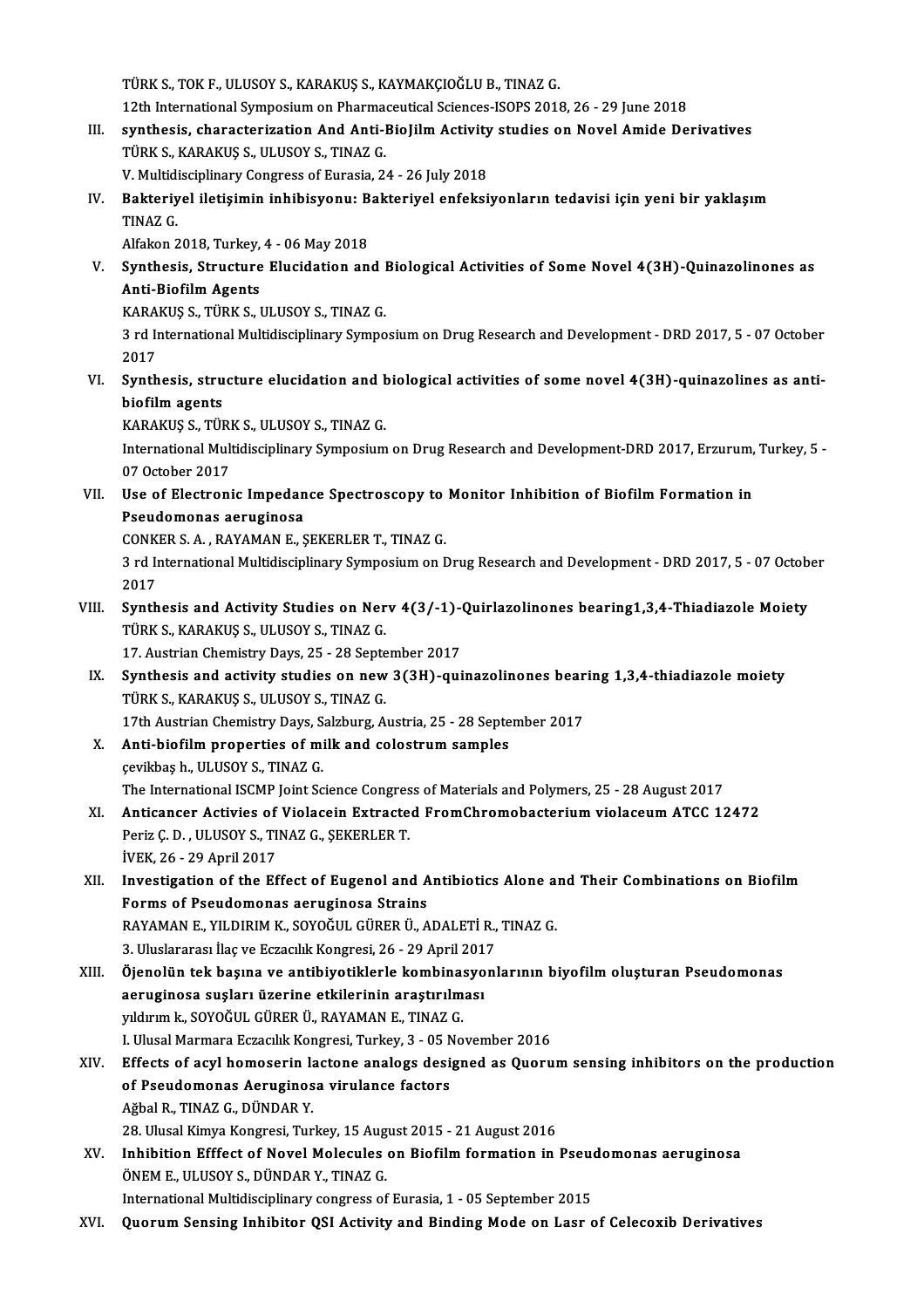ULUSOY S., ŞENKARDEŞ S., coşkun i., TINAZ G., SOULERE L., QUENEAU Y., KÜÇÜKGÜZEL Ş. G.<br>11th International Symposium en Pharmaseutisal Sciences - 9 - 12 June 2015 ULUSOY S., ŞENKARDEŞ S., coşkun i., TINAZ G., SOULERE L., QUENEAU Y., KÜÇİ<br>11th International Symposium on Pharmaceutical Sciences., 9 - 12 June 2015<br>Antinatajanik İlaslar ULUSOY S., ŞENKARDEŞ<br>11th International Sym<br>XVII. Antipatojenik İlaçlar<br>TNAZ C 11th Inte<br>**Antipato**<br>TINAZ G. 2. İstanbulEczacılıkKongresi,Turkey,24 -26May2015 TINAZ G.<br>2. İstanbul Eczacılık Kongresi, Turkey, 24 - 26 May 2015<br>XVIII. Synthesis and antipathogenic activity of sulfanilamide substitued quinazoline 4 3H ones<br>Türk S. KARAKUS S. Rüsre V. TINAZ C. Türk S., KARAKUŞ S., Büşra V., TINAZ G.<br>MCB2014; Joining forces in pharmaceutical, 25 - 26 August 2014 Synthesis and antipathogenic activity of sulfanilamide sub<br>Türk S., KARAKUŞ S., Büşra V., TINAZ G.<br>MCB2014; Joining forces in pharmaceutical, 25 - 26 August 2014<br>Synthesis and Antipathogenis Astivity of Sulfanilamide sul XIX. Synthesis and Antipathogenic Activity of Sulfanilamide substitutedquinazoline-4(3H)-ones MCB2014; Joining forces in pharmaceu<br>Synthesis and Antipathogenic Active<br>TÜRK S., KARAKUŞ S., VAN B., TINAZ G.<br>MCP2014 Joining forces in pharmaceut MCB2014 Joining forces in pharmaceutical analysis and medicinal chemistry, Groningen, Netherlands, 25 - 26<br>August 2014 TÜRK S., KAR<br>MCB2014 Joir<br>August 2014<br>Cositli fizika XX. Çeşitli fiziksel ve çevresel faktörlerin Erwinia carotovora subsp carotovora da pektat liyaz selülaz ve August 2014<br>Çeşitli fiziksel ve çevresel faktörlerin Erwinia carotovora sı<br>proteaz ekzoenzimlerinin sentezine etkilerinin incelenmesi<br>ÖĞÜTS TINAZS Çeşitli fiziksel ve<br>proteaz ekzoenz<br>ÖĞÜT S., TINAZ G.<br>18 Ulusel Biveleji proteaz ekzoenzimlerinin sentezine etkilerinin in<br>ÖĞÜT S., TINAZ G.<br>18.Ulusal Biyoloji Kongresi, Turkey, 26 - 30 June 2006<br>Bogy bitki ekstrektlerinin Enwinia senetavara nin ÖĞÜT S., TINAZ G.<br>18.Ulusal Biyoloji Kongresi, Turkey, 26 - 30 June 2006<br>XXI. Bazı bitki ekstraktlarının Erwinia carotovora nın çevreyi algılama Quorum sensing sistemine etkisi<br>TINAZ G. ULUSOV S 18.Ulusal Biyoloji Kongresi, Turkey, 26 - 30 June 2006<br>Bazı bitki ekstraktlarının Erwinia carotovora nıı<br>TINAZ G., ULUSOY S. 19. Bazı bitki ekstraktlarının Erwinia carotovora nın<br>TINAZ G., ULUSOY S.<br>18.Ulusal Biyoloji Kongresi, Turkey, 26 - 30 June 2006<br>Gevrevi alsılama sisteminde besukluk alan klipil TINAZ G., ULUSOY S.<br>18.Ulusal Biyoloji Kongresi, Turkey, 26 - 30 June 2006<br>XXII. Çevreyi algılama sisteminde bozukluk olan klinik Pseudomonas aeruginosa izolatlarının analizi<br>TINAZ G. HI USOV S 18.Ulusal Biyoloji Kongresi, Turkey, 26 - 30 June 2006<br>Çevreyi algılama sisteminde bozukluk olan klini<br>TINAZ G., ULUSOY S. Çevreyi algılama sisteminde bozukluk olan klinik Pseudomonas aeruginosa izolatlarının analizi<br>TINAZ G., ULUSOY S.<br>KLİMİK 2005, XII. Türk Klinik Mikrobiyoloji ve İnfeksiyon Hastalıkları Kongresi, Turkey, 16 - 20 November 20 KLİMİK 2005, XII. Türk Klinik Mikrobiyoloji ve İnfeksiyon Hastalıkları Kongresi, Turkey, 16 - 20 November 2005,<br>vol.18, pp.205 KLİMİK 2005, XII. Türk Klinik Mikrobiyoloji ve İnfeksiyon Hastalıkları Kongresi, Turkey, 16 - 20 Noveml<br>vol.18, pp.205<br>XXIII. Klinik Örneklerden İzole Edilen Staphylococcus aureus Suşlarında Metisiline Ve Diğer Bazı vol.18, pp.205<br>Klinik Örneklerden İzole E<br>Antibiyotiklere Duyarlılık<br>An E. TANER A. Müse T. TIN Klinik Örneklerden İzole Edilen<br>Antibiyotiklere Duyarlılık<br>Arı F., TANER A., Müge T., TINAZ G.<br>YYYL Türk Milmebiyeleji Kengresi <mark>Antibiyotiklere Duyarlılık</mark><br>Arı F., TANER A., Müge T., TINAZ G.<br>XXXI. Türk Mikrobiyoloji Kongresi, Turkey, 19 - 23 September 2004<br>Yoğun bakım ünitesinden izale edilen Beaudemenes eerusin Arı F., TANER A., Müge T., TINAZ G.<br>XXXI. Türk Mikrobiyoloji Kongresi, Turkey, 19 - 23 September 2004<br>XXIV. Yoğun bakım ünitesinden izole edilen Pseudomonas aeruginosa suşlarında N acylhomoserine lactone<br>AHL üretimi XXXI Türk Mi<mark>l</mark><br>Yoğun bakım<br>AHL üretimi<br>TINAZ C ULU TINAZG.,ULUSOYS.,ARIDOĞANB.,EROĞLUF.,KAYAS. 3.UlusalMoleküler veTanısalMikrobiyolojiKongresi,Turkey,28 June -01 July2004 TINAZ G., ULUSOY S., ARIDOĞAN B., EROĞLU F., KAYA S.<br>3. Ulusal Moleküler ve Tanısal Mikrobiyoloji Kongresi, Turkey, 28 June - 01 July 2004<br>XXV. Staphylococcus aereus suşlarında polimeraz zincir reaksiyonu ile metisilin 3. Ulusal Moleküler ve Tanısal Mikrobiyoloji Kor<br>Staphylococcus aereus suşlarında polimer<br>ULUSOY S., TINAZ G., TANER A., Coşkun Arı F. F.<br>2. Ulusel Moleküler ve Tanısal Milmebiyoloji Kor Staphylococcus aereus suşlarında polimeraz zincir reaksiyonu ile metisilin<br>ULUSOY S., TINAZ G., TANER A., Coşkun Arı F. F.<br>3. Ulusal Moleküler ve Tanısal Mikrobiyoloji Kongresi, Turkey, 28 June - 01 July 2004<br>Conomik DNA i ULUSOY S., TINAZ G., TANER A., Coşkun Arı F. F.<br>3. Ulusal Moleküler ve Tanısal Mikrobiyoloji Kong<br>XXVI. Genomik DNA izolasyonu ve saflaştırılması<br>TINAZ C 3. Ulusal<br>Genomik<br>TINAZ G.<br>Uvrulare TINAZ G.<br>Uygulamalı Hücre Kültüre Teknikleri Kursu, Turkey, 19 - 21 June 2003 TINAZ G.<br>Uygulamalı Hücre Kültüre Teknikleri Kursu<br>XXVII. Kandan memeli DNA sının izolasyonu<br>TINAZ C Uygulama<br><mark>Kandan</mark><br>TINAZ G. TINAZ G.<br>Uygulamalı Hücre Kültürü Teknikleri Kursu, Turkey, 19 - 21 June 2003

### Patent

Patent<br>Tınaz G., ŞENKARDEŞ S., QUORUM SENSING (ÇEVREYİ ALGILAMA SİSTEMİ) İNHİBİTOR AKTİVİTESİNE SAHİP<br>Pil ESİKLER, Ratant CHARTER A Humar Nagda The İnvantion Registration Number: 2015 (00480, Jujial Begi r aterre<br>Tinaz G., ŞENKARDEŞ S., QUORUM SENSING (ÇEVREYİ ALGILAMA SİSTEMİ) İNHİBİTOR AKTİVİTESİNE SAHİP<br>BİLEŞİKLER, Patent, CHAPTER A Human Needs, The Invention Registration Number: 2015/00480 , Initial Registration, Tınaz<br>BİLEŞ<br>2020

## 2020<br>Citations